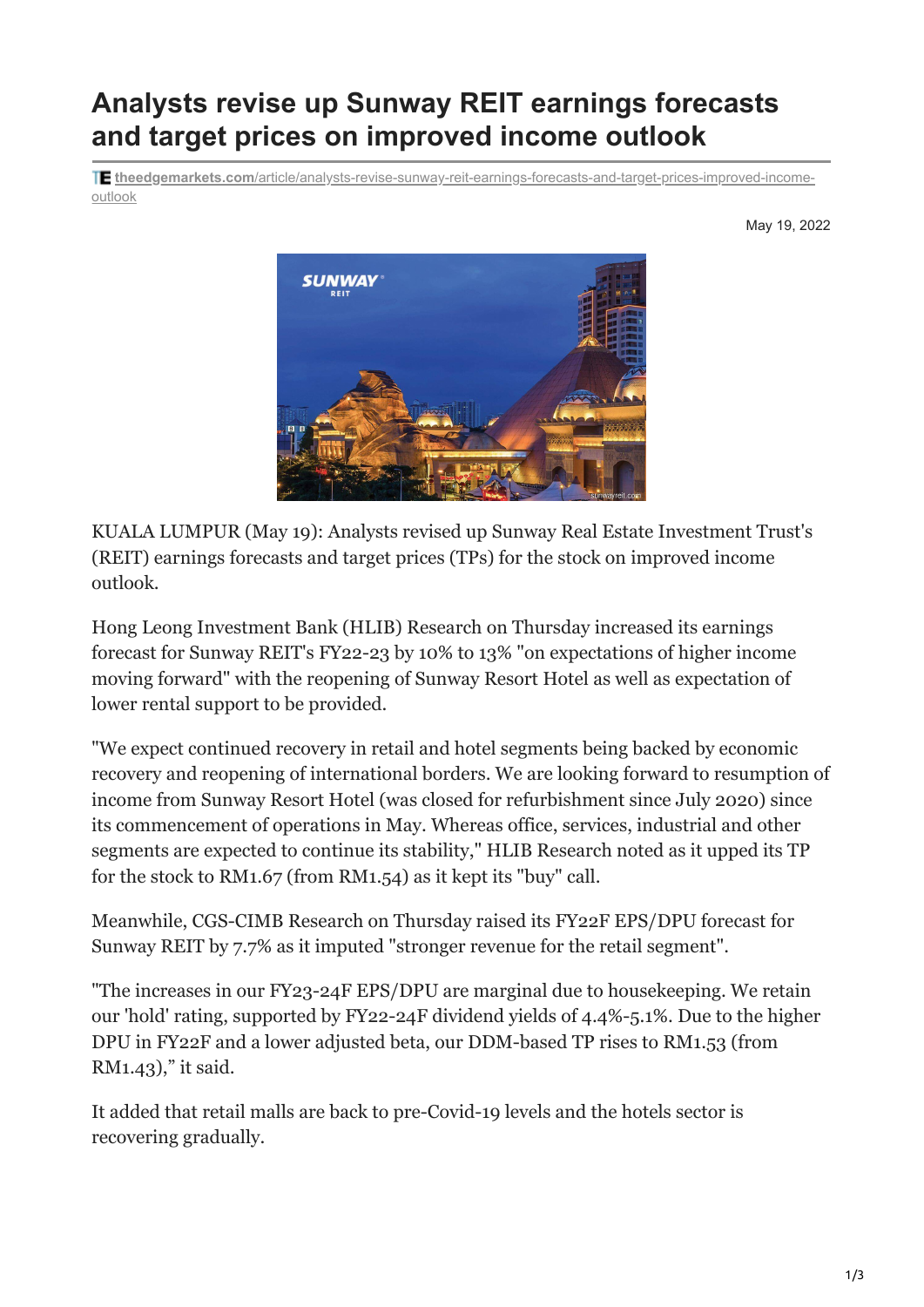"The key outperformer in 1QFY22 was the retail segment, underpinned by recovery momentum carried through from the Oct-Dec 2021 period. SunREIT indicated during the results conference call that both retail footfall and tenants were back to pre-pandemic levels — particularly for Sunway Pyramid Mall (positive rental reversion in 1QFY22). In 1QFY22, the retail segment's revenue surged 84% year-on-year (y-o-y) with minimal rental assistance provided."

Overall rental reversion in 1QFY22 was marginally positive. The group remains cautiously optimistic on the continued recovery of the hotel segment and expects the resumption of Sunway Resort Hotel's first phase of operations in May to be supportive of this, CGS-CIMB research noted.

It added that hotel occupancy rates stood at 42%-45% in 1QFY22 and are expected to gradually increase with the reopening of international borders.

Separately, it noted that the RM436 million extension of Sunway Carnival Mall in Seberang Jaya is on track for completion and opening by 2QFY22.

AmResearch also raised its TP for Sunway REIT, revising it to RM1.76/unit (from RM1.66/unit).

"We increase our distributable income estimates by 33% for FY22F and 8% for FY23F. This is after factoring in: (i) lower Covid-19 rental rebates for retail malls; (ii) higher borrowing costs amid rising interest rates; and (iii) improved occupancy rates for hotel properties due to the expectation of a steady pickup in the hospitality industry after the reopening of international borders. We also raise our estimate of average daily rates for Sunway Resort Hotel & Spa," it said in a Thursday report as it maintained its "buy" call.

"Moving forward, we foresee the discontinuation of Covid-19-related rental rebates offered to tenants as all businesses are allowed to fully operate after the reopening of the economy and borders. This will lead to a normalisation of rental income in the retail, hotel and office segment," it added.

Sunway REIT is AmREsearch's "top buy for the REIT sector" underpinned by its welldiversified income base, which the local research house believed could cushion the REIT against potential downside risks.

"Its portfolio encompasses retail malls, offices, hotels, universities, hospitals and industrial property across Malaysia. We remain bullish about the outlook of Sunway eMall, which offers delivery and in-store collection for online shopping across its physical malls. Also, the group is recognised for its environmental, social and governance practices. Specifically, Sunway REIT is the first amongst its local peers to incorporate sustainability financial consideration into its capital management strategy," it added.

On Wednesday, Sunway REIT announced that its net property income for the first quarter ended March 31, 2022 jumped 77.4% y-o-y to RM118.9 million from RM67.02 million. The improved performance was driven by strong pickup in business activities for the retail and hotel segments due to the relaxation in movement restrictions.